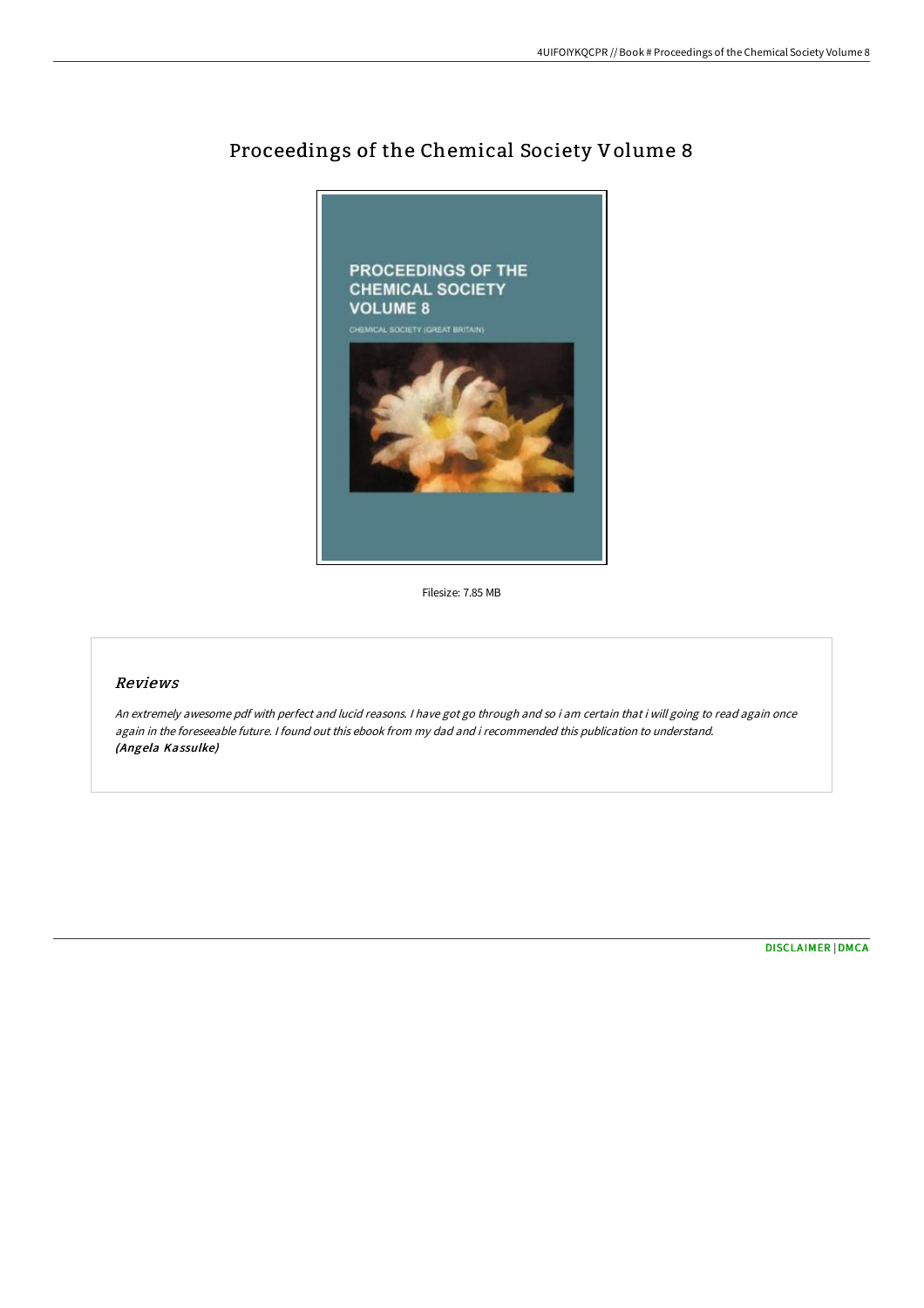## PROCEEDINGS OF THE CHEMICAL SOCIETY VOLUME 8



To get Proceedings of the Chemical Society Volume 8 PDF, make sure you click the hyperlink under and download the ebook or have access to other information that are in conjuction with PROCEEDINGS OF THE CHEMICAL SOCIETY VOLUME 8 book.

RareBooksClub. Paperback. Book Condition: New. This item is printed on demand. Paperback. 96 pages. Dimensions: 9.7in. x 7.4in. x 0.2in.This historic book may have numerous typos and missing text. Purchasers can download a free scanned copy of the original book (without typos) from the publisher. Not indexed. Not illustrated. 1894 Excerpt: . . . prepared from parabromophenol and sulphuryl chloride, crystallises from light petroleum in silky needles melting at 66T5; it gives metadichloroquinone when treated cold with nitric acid (15), and a mixture of dichloroparanitrophenol (m. p. 125) and chlororthoparadinitrophenol (m. p. 110--111) when warmed with nitric acid in glacial acetic acid solution. Metachlorobromoqninone O2: CI: Br 1: 4: 2: 6, prepared by adding chlorodibromophenol OH: CI: Br2 1: 2: 4: 6 to cooled nitric acid (15), crystallises from alcohol in yellow needles melting at 114--115. The quinol melts at 154--155. laradichlorobromoquinone O2: Ch. : Br 1: 4: 2: 5: 6, obtained by brominating paradichloroquinone (m. p. 161), melts at 160--161. The quinol crystallises from water in monohydrated needles melting at 124--126; the anhydrous substance melts at 1355. The diacetyl derivative melts at 158--159. Metadihromochloroquinone O2: Cl2: Br 1: 4: 2: 6: 5, produced by brominating metadichloroquinone (m. p. 121), melts at 168. The quinol crystallises from water in anhydrous needles melting at 135, its diacetyl derivative melting at 173--174. Paradichloroquinone does not yield metadichlorodibromoquinone on bromination, as stated by Hantzsch and Schniter, but the normal product--paradichlorodibromoquinone--is obtained. Paradichlorodibromoquinone O2: Cl2: Br2 1: 4: 2: 6: 3: 5, produced in this way, forms six-sided plates melting at 292; the quinol melts at 235--236, its diacetyl derivative melting at 269--270. The quinone does not yield chlorobromanilic acid on treatment with alkali, as Levy has stated, but a compound consisting of 1 mol. proportion of chloranilate and 2 mol. proportions of bromanilate....

h Read [Proceedings](http://www.bookdirs.com/proceedings-of-the-chemical-society-volume-8.html) of the Chemical Society Volume 8 Online  $\blacksquare$ Download PDF [Proceedings](http://www.bookdirs.com/proceedings-of-the-chemical-society-volume-8.html) of the Chemical Society Volume 8